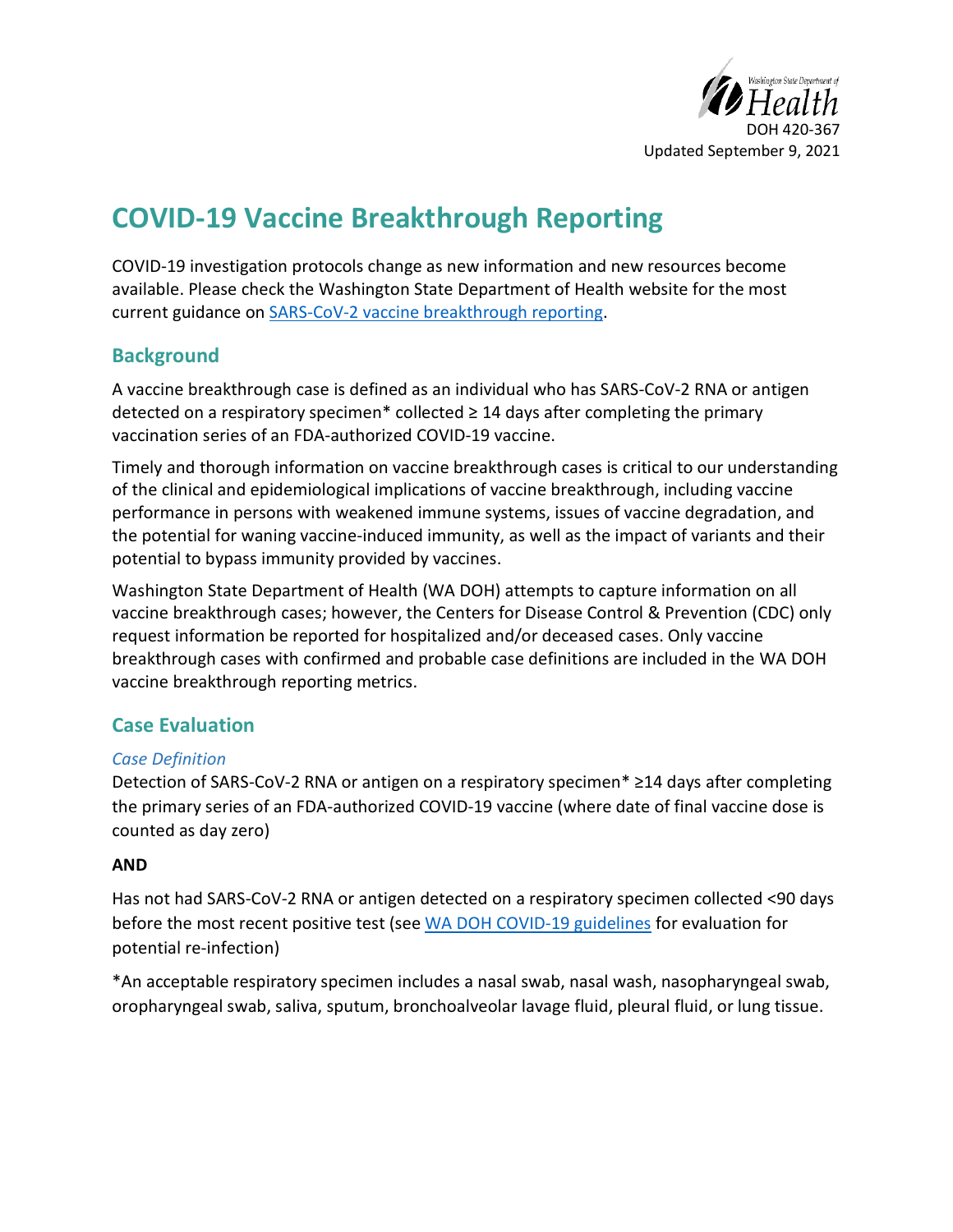A case will be excluded from further investigation if any of the following is true:

- 1. The case defining COVID-19 vaccination series included a vaccine that is not authorized or approved by the FDA (i.e., the case received only AstraZeneca and did not complete an FDA-approved/authorized vaccine series);
- 2. The respiratory specimen that was positive for SARS-CoV-2 RNA or antigen was collected <14 days after completing the primary series;
- 3. The intervals between administered vaccines are too short (<17 days for Pfizer, <24 days for Moderna);
- 4. Lot numbers and/or dates of administration are not available for administered vaccines;
- 5. The case is not a Washington resident;
- 6. The case was recently positive for COVID-19, defined as a positive test <90 days prior to the positive test currently under investigation.

## **Reporting**

#### *Active Case Ascertainment*

Active case ascertainment matches positive COVID-19 labs reported via the Washington Disease Reporting System (WDRS) to COVID-19 vaccine doses reported via the Washington Immunization Information System (WAIIS). WA DOH evaluations of this surveillance method have demonstrated that it identifies most (>90 percent) vaccine breakthrough cases occurring among state residents, and substantially (up to 70 percent) more cases than passive case reporting alone. This process currently captures only cases with exact matches between WDRS and the WAIIS using name and date of birth, and with COVID-19 vaccine doses and time intervals appropriately noted. Criteria used are:

- Has completed the full series of an approved vaccine
- Fourteen days or more (≥14 days) between positive COVID test and last date of the series defining vaccine dose
- Only one documented dose for Janssen (Johnson & Johnson) vaccine OR only two documented doses for Pfizer or Moderna vaccine
- Lot numbers are listed for all case-defining vaccine doses
- No mixed or multiple doses (> two doses of any vaccine) are part of WAIIS record
- No positive COVID-19 lab prior to the breakthrough defining lab
- Appropriate intervals documented between doses (≥17 days for Pfizer, ≥24 days for Moderna)
- DOH case classification for the associated COVID-19 event in WDRS is not "Ruled Out" or "Not Reportable"
- Accountable county for the associated COVID-19 event in WDRS is not WA-99 (DOH OCDE)

Cases are being excluded using these criteria so that cases identified through active case ascertainment are guaranteed to be true breakthrough cases. Matching will be completed daily Monday through Friday; vaccine breakthrough case classifications for confirmed and probable cases will be updated in WDRS the following business day. Linkages should be identified within three business days of positive lab entry or import into WDRS.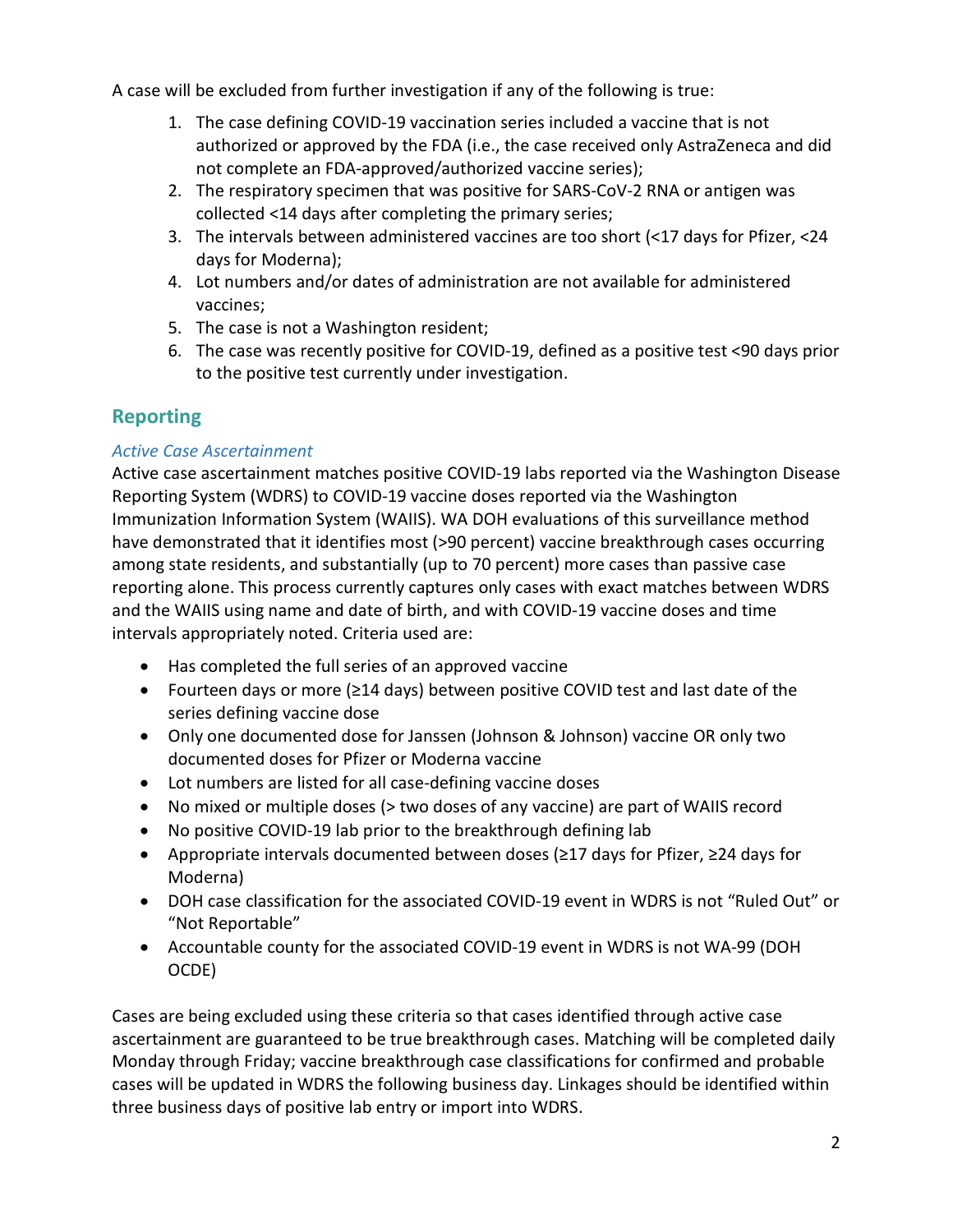#### *Passive Reporting*

Passive reports of vaccine breakthrough cases are encouraged to be reported by local health jurisdictions (LHJ) if an LHJ is aware of breakthrough cases in their jurisdiction that the active case ascertainment process has not identified. Cases not identified through active case ascertainment are likely to be individuals whose vaccine doses are not in the WAIIS, such as those administered out of state, through the military, Veterans Administration, etc. These cases must meet strict criteria for consideration:

- 1. Documentation that case has completed the full series of an approved COVID-19 vaccine
- **2. Lot numbers and dates of administration for administered vaccines must be provided**
- 3. Fourteen days or more (≥14 days) between positive COVID-19 test and last date of the series defining vaccine dose
- 4. Completed series of an FDA-approved vaccine with appropriate intervals (≥17 days for Pfizer, ≥24 days for Moderna)
- 5. DOH COVID-19 event classification is not "Ruled Out" or "Not Reportable"
- 6. Case must be a Washington resident
- 7. Source of vaccine information must be provided by LHJ
	- a. If using WAIIS record not captured through active case ascertainment, person must be verified using name and DOB (and address if necessary) to ensure issues with fuzzy matching are avoided and SIIS ID must be provided
	- b. If using vaccine card or medical record, attach copy of vaccine documentation to WDRS whenever possible; this copy should show all required information

Any case missing source of vaccine information or lot numbers, or otherwise unable to be verified, will be classified as "under investigation" and returned with a request for complete information or an explanation why information could not be obtained.

Vaccine breakthrough metrics reports are published each Wednesday and include cases with specimen collection dates through the week ending two Saturdays prior to the publication date. Passive reports must be received by Friday at 5:00 p.m. before the publication week in order to be included in that week's report.

LHJs can [report securely via REDCap.](https://redcap.doh.wa.gov/surveys/?s=J4WAFRPMNE) All reports must be made via line list and uploaded to the REDCap link. Line list templates are available for download at this link or can be obtained by emailing [vpd-cde@doh.wa.gov.](mailto:vpd-cde@doh.wa.gov) Required information is noted in the line list template.

#### *Reconciling DOH Case Reports with LHJ Surveillance*

For LHJs maintaining their own surveillance for vaccine breakthrough cases, cross referencing the case classifications assigned by DOH will help to identify which cases were not captured by the active case ascertainment process.

To view all cases with a case classification populated for vaccine breakthrough (using the variable 'Did the case meet COVID-19 vaccine breakthrough case definition?' in the Clinical and Laboratory question package), run a report from WDRS using 'COVID-19 response' as the Category and 'COVID-19 Vaccine Breakthrough Cases' as the report name.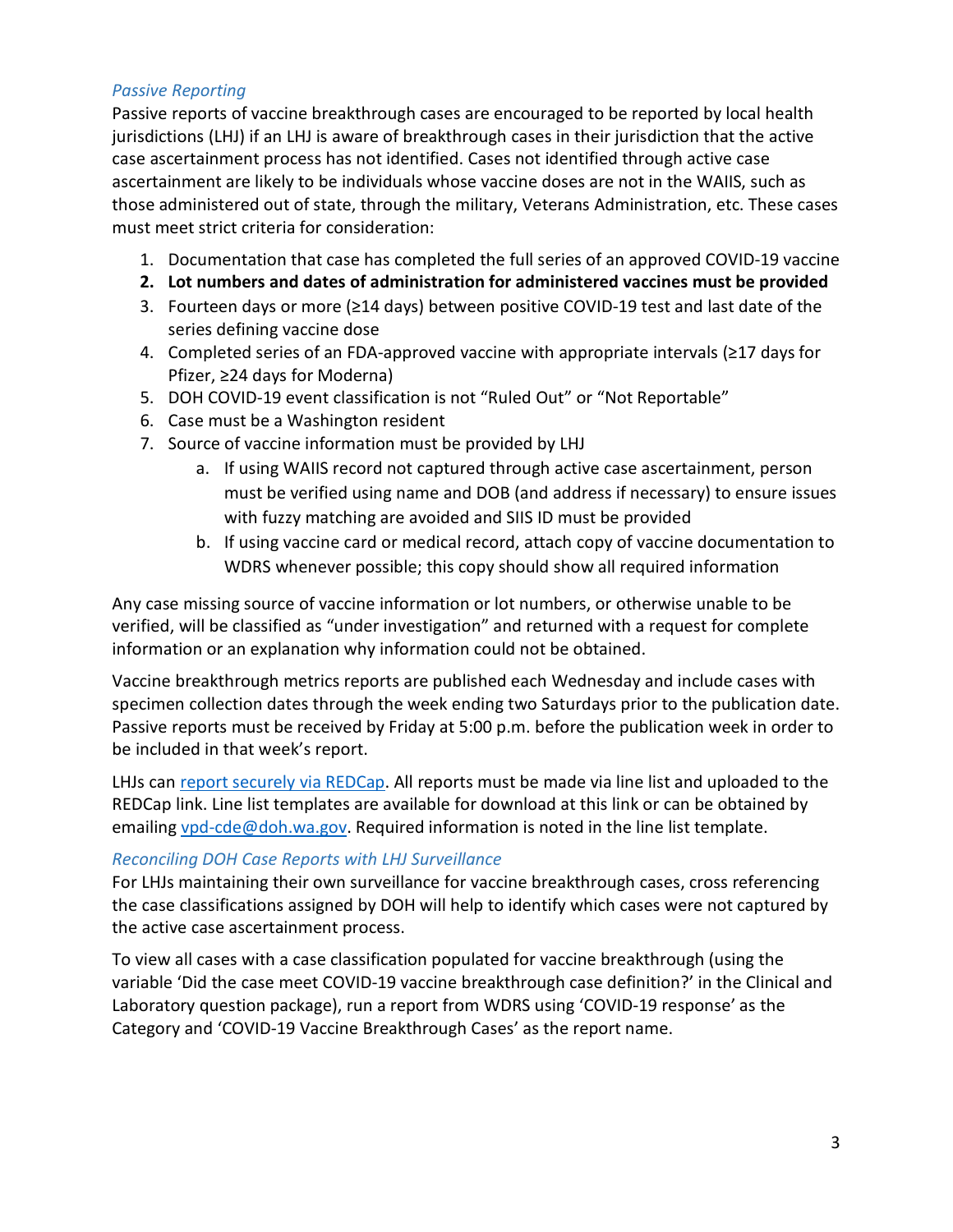| <b>Maven Reporting</b><br><b>Maven Reporting</b>                  |                                                                                                                                                                                                 |  |
|-------------------------------------------------------------------|-------------------------------------------------------------------------------------------------------------------------------------------------------------------------------------------------|--|
|                                                                   |                                                                                                                                                                                                 |  |
| Select Report:                                                    | COVID-19 Vaccine Breakthrough Cases<br>$\checkmark$                                                                                                                                             |  |
| Description:                                                      | Report to pull all cases where there is a response for 'did<br>the case meet COVID-19 vaccine breakthrough case<br>definition', using 'positive defining lab date SARS' as the<br>report period |  |
| Positive defining lab date FROM [Required]*:                      | MM/DD/YYYY<br>Гm                                                                                                                                                                                |  |
| Positive defining lab date TO [Required]*:                        | MM/DD/YYYY<br>Пe                                                                                                                                                                                |  |
| County [Required - Use CNTRL for multi-select]*:                  | <b>Adams County</b><br><b>Asotin County</b><br><b>Benton County</b><br><b>Chelan County</b><br><b>Clallam County</b>                                                                            |  |
| Output Type:                                                      | <b>HTML</b><br>$\check{ }$                                                                                                                                                                      |  |
| This report has been configured to run on the reporting database. |                                                                                                                                                                                                 |  |

LHJs can use this report to compare WDRS event IDs from this report to the WDRS event IDs of vaccine breakthrough from their own surveillance systems. *Note: some case classifications are marked as "Under Investigation" pending receipt of additional information from the LHJ, and thus do not have a final classification for vaccine breakthrough. Please ensure that all reported information is provided according to the passive reporting criteria stated above, as this will assist in the proper classification of cases listed as "Under Investigation".*

#### **Contact information**

If you have any questions about reporting, feel free to reach us:

By phone – 206-418-5500 (Monday through. – Friday, 8:00 a.m. – 5:00 p.m.) By email – [vpd-cde@doh.wa.gov](mailto:vpd-cde@doh.wa.gov)

#### **Additional Resources**

[WA DOH SARS-CoV-2 Vaccine Breakthrough Surveillance and Case Information Resource \(PDF\)](https://www.doh.wa.gov/Portals/1/Documents/1600/coronavirus/data-tables/420-339-VaccineBreakthroughReport.pdf) (updated weekly)

[SARS-CoV-2 Sequencing and Variants in Washington State report \(PDF\)](https://www.doh.wa.gov/Portals/1/Documents/1600/coronavirus/data-tables/420-316-SequencingAndVariantsReport.pdf) (updated weekly)

[WA DOH List of Notifiable Conditions](https://www.doh.wa.gov/ForPublicHealthandHealthcareProviders/NotifiableConditions/ListofNotifiableConditions)

[WA DOH COVID-19 Vaccine Breakthrough](https://www.doh.wa.gov/Emergencies/COVID19/VaccineInformation/VaccineBreakthrough)

[CDC COVID-19 Vaccine Breakthrough Case Investigation and Reporting](https://www.cdc.gov/vaccines/covid-19/health-departments/breakthrough-cases.html)

To request this document in another format, call 1-800-525-0127. Deaf or hard of hearing customers, please call 711 (Washington Relay) or email [civil.rights@doh.wa.gov.](mailto:civil.rights@doh.wa.gov)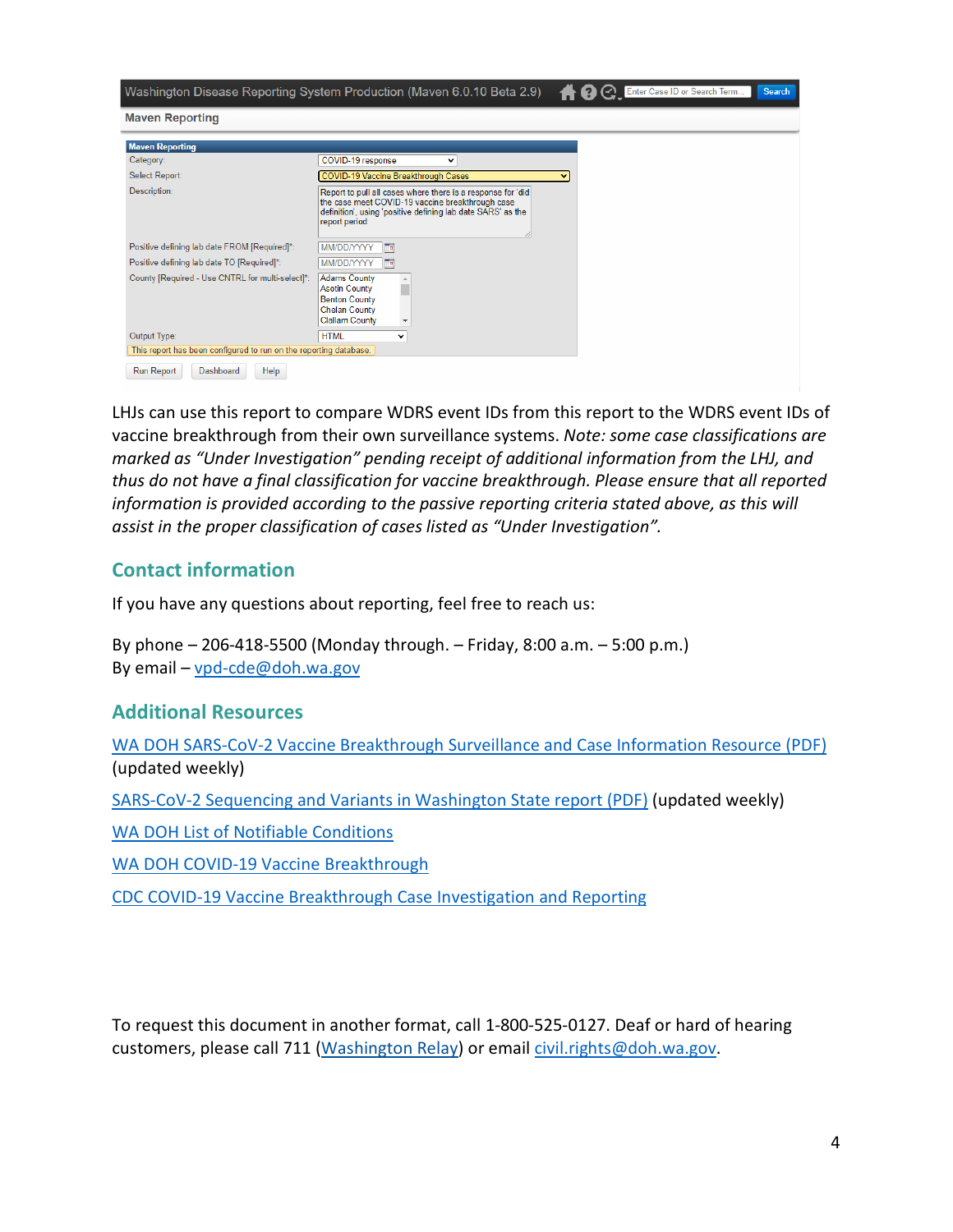# **COVID-19 Vaccine Breakthrough FAQ**

## **Active Case Ascertainment**

#### **Q: What is the active case ascertainment process?**

Active case ascertainment for COVID-19 vaccine breakthrough cases is done by matching positive COVID-19 labs reported via the Washington Disease Reporting System (WDRS) to COVID-19 vaccine doses reported via the Washington Immunization Information System (WAIIS). WA DOH evaluations of this surveillance method have demonstrated that it identifies most vaccine breakthrough cases (at least 90 percent) occurring among state residents. However, it is important to be aware that some COVID-19 vaccine doses administered in Washington are not documented in WAIIS. Examples of vaccinators that do not enter doses into WAIIS are the military, the Veterans Administration, and some tribes. The active case ascertainment process only captures cases with exact matches between WDRS positive COVID-19 labs and the WAIIS using name and date of birth, and with COVID-19 vaccine doses and time intervals appropriately noted. Criteria used are:

- Has completed the full series of an approved vaccine
- Fourteen days or more (≥14 days) between the collection date for the positive COVID test and last date of the series defining vaccine dose
- Only one documented dose for Janssen (Johnson & Johnson) vaccine OR only two documented doses for Pfizer or Moderna vaccine
- Lot numbers are listed for all case-defining vaccine doses
- No mixed or multiple doses are part of WAIIS record
- No positive COVID-19 lab prior to the breakthrough defining lab
- Appropriate intervals documented between doses (≥17 days for Pfizer, ≥24 days for Moderna)
- DOH case classification in WDRS event is not "Ruled Out" or "Not Reportable"
- Accountable county is not WA-99 (DOH OCDE)

#### *These breakthrough case criteria and matching criteria might change over time to identify additional cases.*

#### **Q: How often will case classifications for vaccine breakthrough be updated in WDRS?**

Matching as described above will be completed daily Monday through Friday (excluding State Observed Holidays); vaccine breakthrough case classifications for confirmed and probable cases will be updated in WDRS the following business day. Linkages should be identified within three business days of positive lab entry or import into WDRS.

#### **Q: Are suspect cases (i.e., cases identified through at-home antigen testing) included in the DOH vaccine breakthrough metrics reporting?**

No. Cases identified through home testing are not included in Washington COVID-19 metrics on the state dashboard nor for vaccine breakthrough metrics.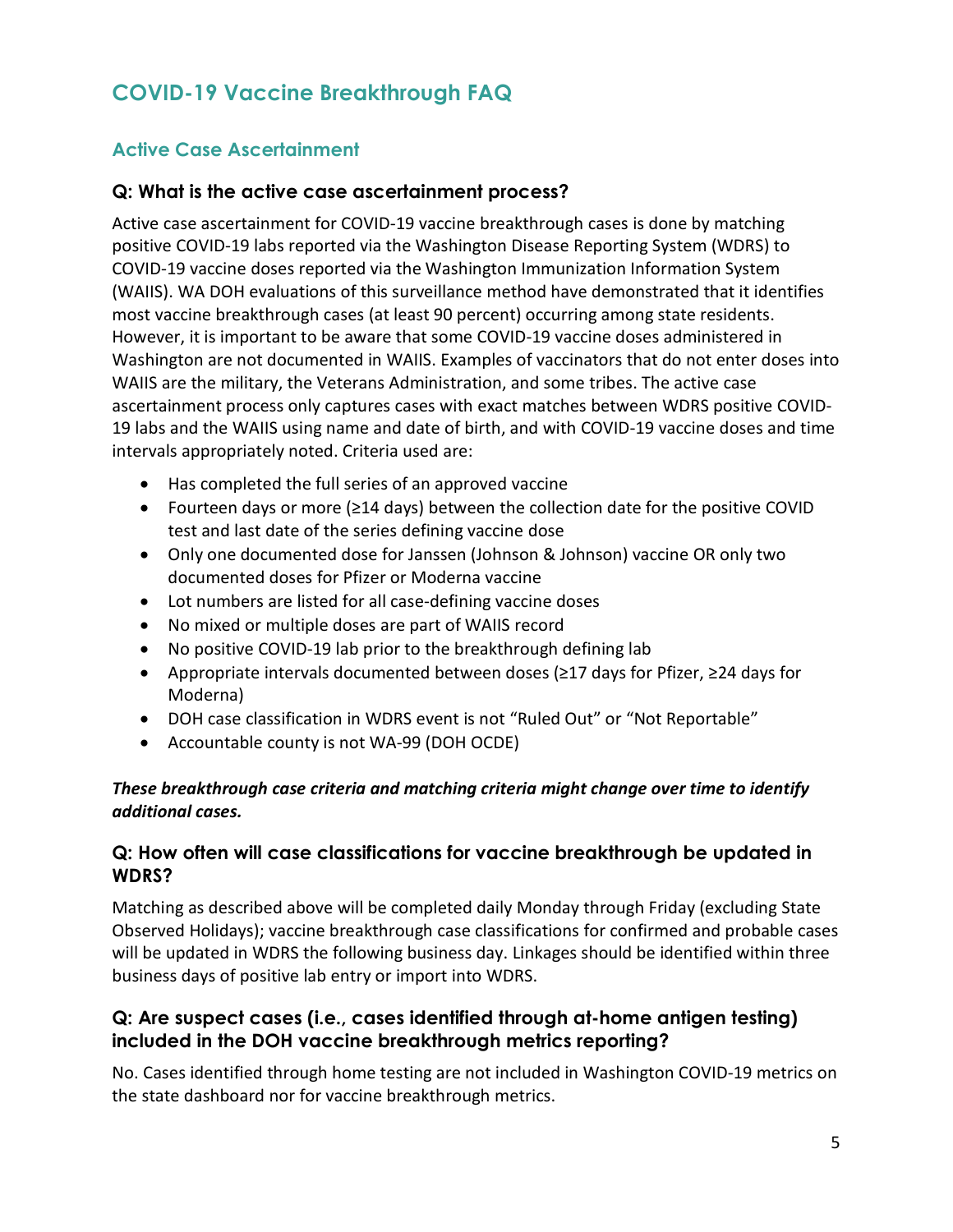## **Q: Are epi-linked probable cases included in vaccine breakthrough metrics?**

No. Only cases that have tested positive either via PCR or antigen are included in vaccine breakthrough metrics.

## **Supplementary Passive Reporting**

#### **Q: What is the purpose of supplementary passive reporting?**

Supplementary passive reporting provides a means for LHJs to report vaccine breakthrough cases within their jurisdiction, when the LHJ is aware that the active case ascertainment process is not likely to successfully identify and classify these cases. This passive reporting is intended to capture cases whose vaccination information is traditionally absent from the state immunization registry (e.g., individuals with vaccinations administered through the Veterans Administration, some tribal health clinics, Indian Health Service, federal corrections, the military, or when the person was vaccinated outside of Washington state) as well as cases missed in active case ascertainment because of issues like name/DOB mismatches.

## **Q: What is the information DOH needs for supplementary passive reporting?**

Vaccine breakthrough cases are not required to be reported by local health jurisdictions (LHJ); however, passive reports will be accepted if an LHJ is aware of breakthrough cases in their jurisdiction that the active case ascertainment process has not identified. These cases must meet strict criteria for consideration:

- 1. Documentation that case has completed the full series of an approved COVID vaccine
- **2. Lot numbers and dates of administration for administered vaccines must be provided**
- 3. Fourteen days or more (≥14) days must have passed from date of last vaccine administration to the specimen collection date of positive test
- 4. A positive COVID-19 test must be documented in WDRS
- 5. Completed series of an FDA-approved vaccine with appropriate intervals (≥17 days for Pfizer, ≥24 days for Moderna, no interval for Johnson & Johnson)
- 6. DOH COVID-19 event classification is not "ruled out" or "not reportable"
- 7. Case must be a Washington resident
- 8. Source of vaccine information must be provided by LHJ (acceptable sources include IIS, medical record, and vaccine card)
	- a. If using IIS record not captured through active case ascertainment, person must be verified using name and DOB (and address if necessary) to ensure issues with fuzzy matching are avoided and SIIS ID must be provided
	- b. If using vaccine card or medical record, attach copy of vaccine documentation to WDRS whenever possible

Any case missing source of vaccine information or lot numbers, or otherwise unable to be verified, will be classified as "under investigation" and returned with a request for complete information or an explanation why information could not be obtained.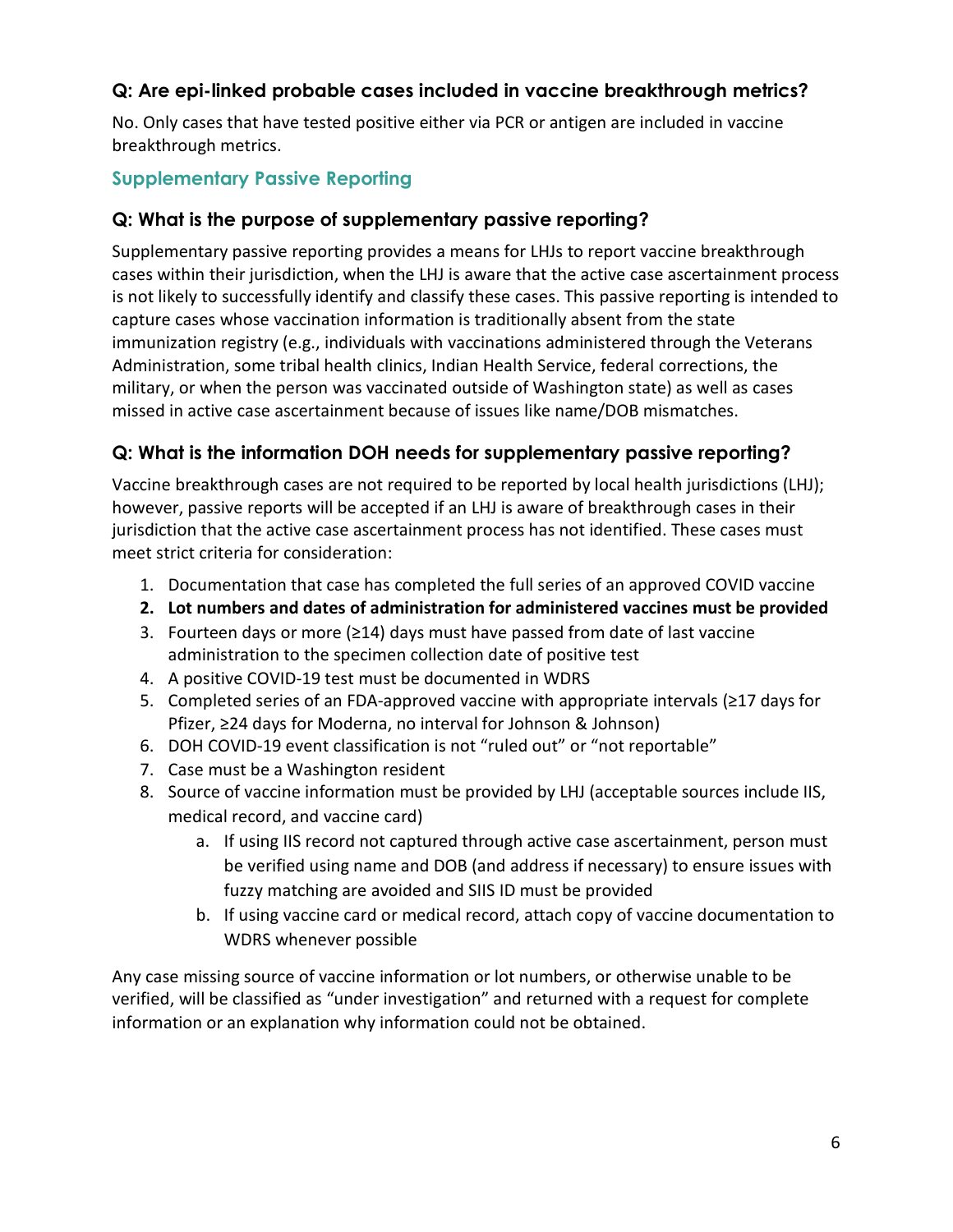## **Q: Why should LHJs report vaccine breakthrough cases to DOH?**

It is important that COVID-19 Vaccine breakthrough is well understood in all parts of Washington and the United States. Vaccine recommendations and other policy decisions use breakthrough case surveillance data for decision making and it is important that breakthrough case distribution and case attributes are available to public health officials.

This is why a process for passive reporting of breakthrough cases to be accepted will be maintained. That way, if an LHJ is aware of breakthrough cases within their jurisdiction that the active case ascertainment process will not successfully identify and classify, it can still be included in breakthrough metrics for the state.

DOH recognizes that there may be discrepancies between counties in terms of percentage of vaccine breakthrough cases captured; however, analyses performed by DOH indicate the majority of vaccine breakthrough cases among Washington residents will be captured by active case ascertainment, including a substantial increase in case finding compared to passive case reporting alone.

#### **Q: How do LHJs report vaccine breakthrough cases to DOH that have not been captured by the active case ascertainment process?**

LHJs can [report securely via REDCap.](https://redcap.doh.wa.gov/surveys/?s=J4WAFRPMNE) All reports must be made via line list and uploaded to the REDCap link. Line list templates are available for download at this link or can be obtained by emailing [vpd-cde@doh.wa.gov.](mailto:vpd-cde@doh.wa.gov) Required information is noted in the line list template.

#### **Q: When should LHJs report vaccine breakthrough cases to DOH that have not been captured by the active case ascertainment process?**

Vaccine breakthrough cases can be reported to WA DOH the REDCap Vaccine Breakthrough Reporting Submission Form. Passive reports must be received by Friday at 5:00 p.m. before the publication week in order to be included in that week's report. Vaccine breakthrough metrics reports are published each Wednesday and include cases with specimen collection dates through the week ending two Saturdays prior to the publication date.

## **Q: Are reports of vaccine breakthrough cases from CREST still accepted?**

No, the Vaccine Breakthrough Team will no longer be receiving and reviewing vaccine breakthrough identified through CREST. Data from CREST typically only include whether a person says they were vaccinated, approximate dates of administration, and sometimes the type of vaccine administered. These data are self-reported, often incomplete, and are lacking the verification required to be included in Washington state metrics for vaccine breakthrough. Consequently, most reports of vaccine breakthrough cases received from CREST provide insufficient information to include the case in Washington state metrics. We expect that active case ascertainment will capture most true breakthrough cases whose self-reported vaccination information is present in CREST.

LHJs wishing to continue capturing vaccine breakthrough reports via CREST for their own surveillance may continue to do so; however, Excel line list templates submitted to DOH via REDCap *must contain verified vaccine information including lot numbers of administered vaccines*. LHJs should directly report these cases to DOH. Suggestions for reconciling LHJ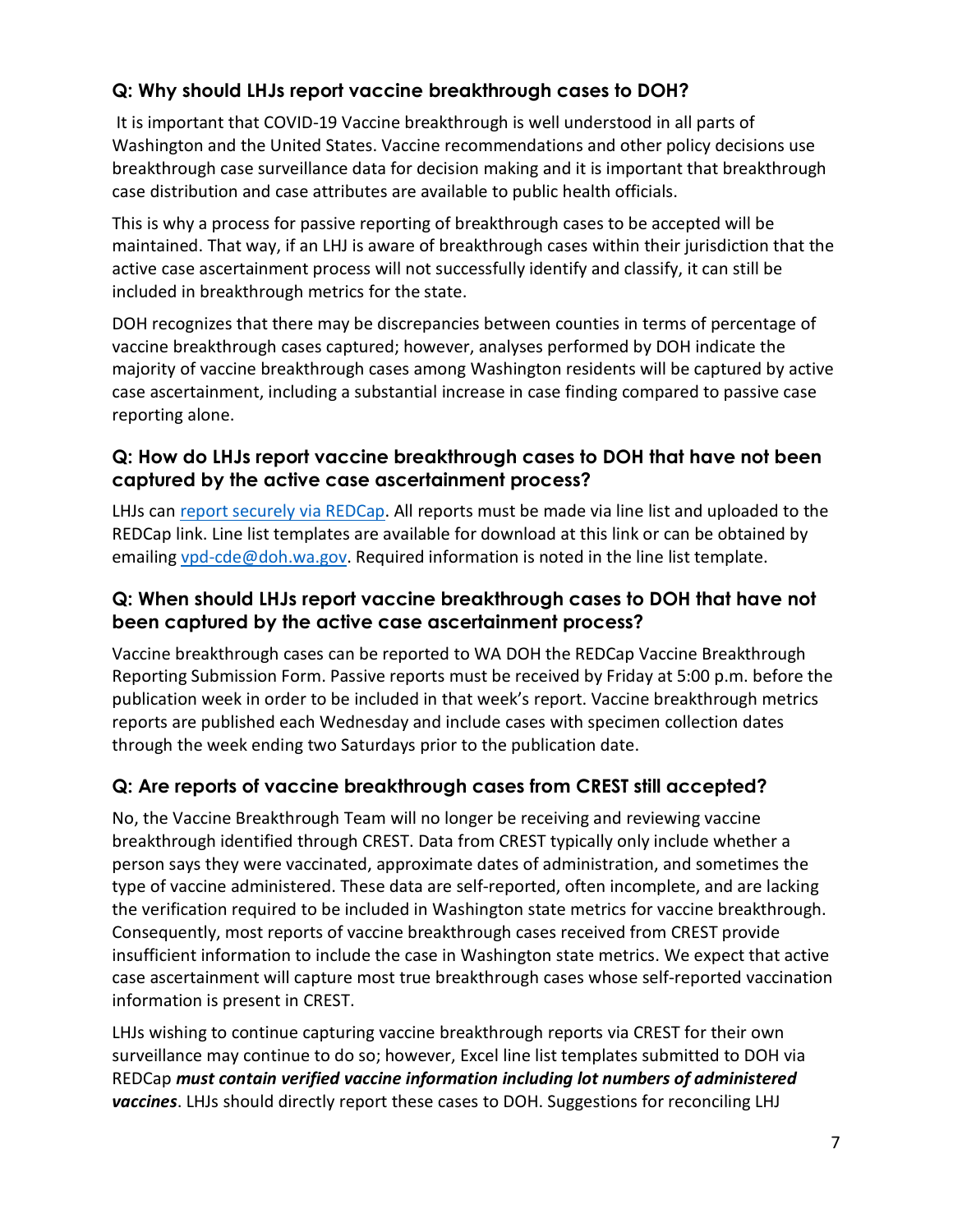vaccine breakthrough surveillance with cases identified through the WA DOH active case ascertainment process are included below.

A specific view in CREST is available to LHJs wishing to see self-reported breakthrough cases captured via case investigations documented in CREST assessments. For access to that view please submit a request for access here: [CREST/SARA Help Log \(smartsheet.com\).](https://app.smartsheet.com/b/form/8977dd5bf2f646f98a448d1d1fab181b)

#### **Q: What are some examples of vaccine information sources that won't be included in the active case ascertainment process?**

Vaccines administered through federal entities such as the Veterans Administration, federal corrections, the military, certain tribal entities, etc. are generally not available in WA IIS and therefore will not be captured through active case ascertainment and would be candidates for supplementary passive reporting. Additionally, cases with vaccines administered out of Washington state not likely to be captured through active case ascertainment and would be candidates for supplementary passive reporting. If support is needed to verify doses given out of state, please reach out to the DOH Vaccine Breakthrough Team.

#### **Q: How can an LHJ that maintains their own internal vaccine breakthrough case list identify which cases were captured with active case ascertainment by DOH?**

For LHJs maintaining their own surveillance for vaccine breakthrough cases, cross referencing the case classifications assigned by DOH in WDRS will help to identify which cases were not captured by the active case ascertainment process.

To view all cases with a case classification populated for vaccine breakthrough (using the variable 'Did the case meet COVID-19 vaccine breakthrough case definition?' in the Clinical and Laboratory question package), run a report from WDRS using 'COVID-19 response' as the Category and 'COVID-19 Vaccine Breakthrough Cases' as the report name.

| 1 ? C Enter Case ID or Search Term<br>Washington Disease Reporting System Production (Maven 6.0.10 Beta 2.9)<br><b>Search</b> |                                                                                                                                                                                                 |  |
|-------------------------------------------------------------------------------------------------------------------------------|-------------------------------------------------------------------------------------------------------------------------------------------------------------------------------------------------|--|
| <b>Maven Reporting</b>                                                                                                        |                                                                                                                                                                                                 |  |
| <b>Maven Reporting</b>                                                                                                        |                                                                                                                                                                                                 |  |
| Category:                                                                                                                     | COVID-19 response<br>◡                                                                                                                                                                          |  |
| Select Report:                                                                                                                | COVID-19 Vaccine Breakthrough Cases                                                                                                                                                             |  |
| Description:                                                                                                                  | Report to pull all cases where there is a response for 'did<br>the case meet COVID-19 vaccine breakthrough case<br>definition', using 'positive defining lab date SARS' as the<br>report period |  |
| Positive defining lab date FROM [Required]*:                                                                                  | MM/DD/YYYY<br>$\Box$                                                                                                                                                                            |  |
| Positive defining lab date TO [Required]*:                                                                                    | MM/DD/YYYY<br>Пe                                                                                                                                                                                |  |
| County [Required - Use CNTRL for multi-select]*:                                                                              | <b>Adams County</b><br><b>Asotin County</b><br><b>Benton County</b><br><b>Chelan County</b><br><b>Clallam County</b>                                                                            |  |
| Output Type:                                                                                                                  | <b>HTML</b><br>$\checkmark$                                                                                                                                                                     |  |
| This report has been configured to run on the reporting database.                                                             |                                                                                                                                                                                                 |  |
| <b>Dashboard</b><br>Help<br>Run Report                                                                                        |                                                                                                                                                                                                 |  |

LHJs can use this report to compare WDRS event IDs from this report to the WDRS event IDs of vaccine breakthrough from their own surveillance systems. *Note: some case classifications are marked as "Under Investigation" pending receipt of additional information from the LHJ, and thus do not have a final classification for vaccine breakthrough. For those cases to be properly*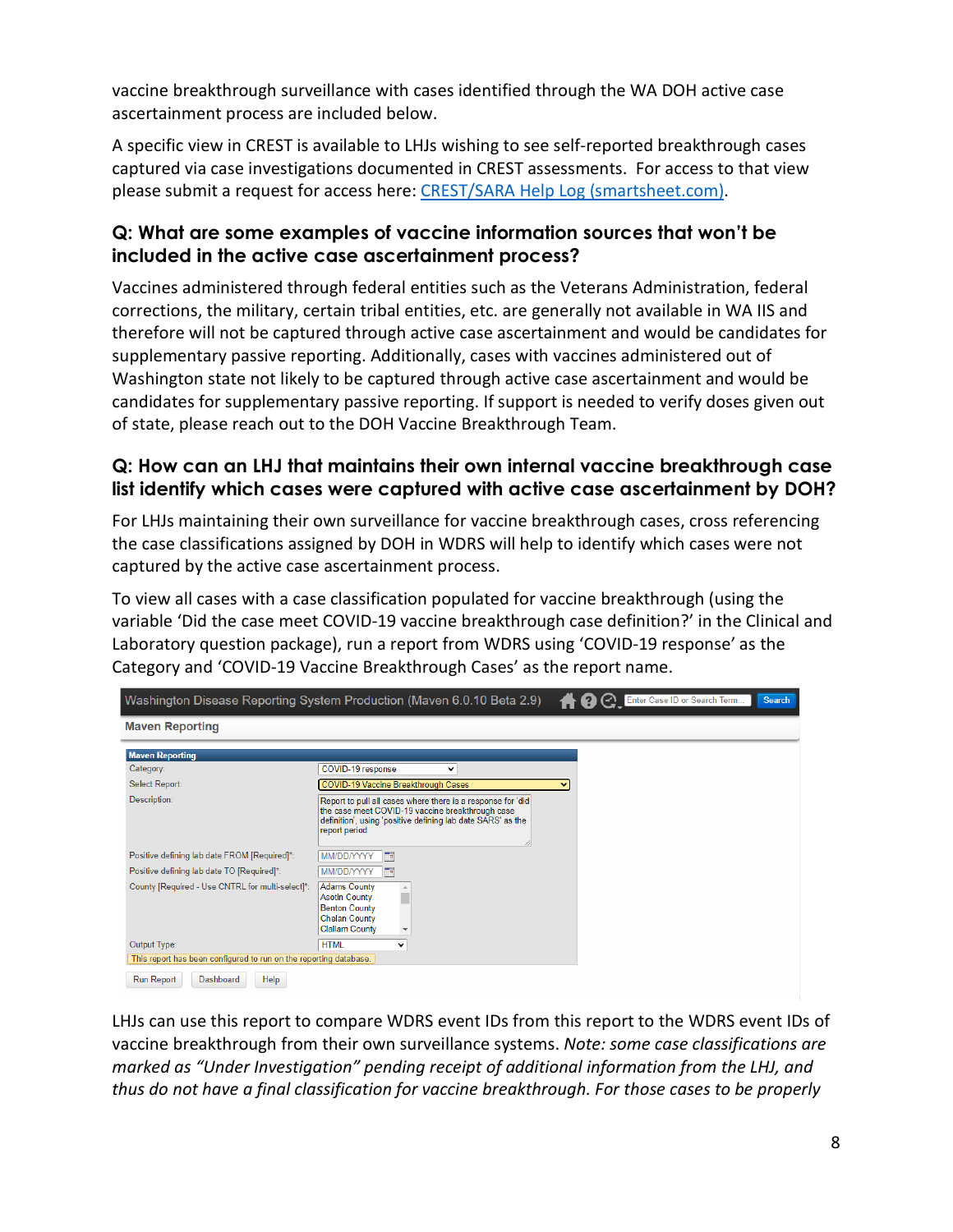*classified, please ensure information is provided according to the passive reporting criteria stated above.*

#### **Q: Should vaccine breakthrough reports for suspect cases (i.e., cases identified through at-home antigen testing) be submitted to WA DOH?**

No. Cases identified through home testing are not included in Washington COVID metrics, neither on the state dashboard nor for vaccine breakthrough metrics.

#### **Q: Should vaccine breakthrough reports for epi-linked probable cases be made to WA DOH?**

No. Only cases that have a positive SARS-CoV2 laboratory test result (either via PCR or antigen) can meet criteria for inclusion in vaccine breakthrough metrics.

#### **Q: If an LHJ reports a vaccine breakthrough case based on a positive antigen test, and the case later becomes confirmed with a positive PCR test, should that information be updated by sending another report to DOH?**

No, updates to laboratory information that affects COVID case classifications will be captured by DOH staff during other quality control processes; no other information is required once a case report containing all requested information has been submitted to DOH.

## **Miscellaneous**

#### **Q: How do we clear the vaccine breakthrough workflow for our county's cases?**

The Vaccine Breakthrough Workflow in WDRS maxes out at 5,000 records. As a result, no new records can be added until more space is created by clearing records from the workflow. There are two ways to clear cases from an LHJ's workflow:

- 1. Check the box "Breakthrough reviewed by LHJ" in the Clinical and Laboratory Question Package, or
- 2. Check the box(es) next to reviewed cases in the workflow and then click the bulk action button "Breakthrough Reviewed" at the bottom of the workflow.

You may be able to request an LHJ-specific workflow for your own cases if you are actively using this workflow. Consider contacting DOH Agency COVID19 WDRS Developers at: **[<COVID19WDRSDevs@doh.wa.gov](mailto:%3cCOVID19WDRSDevs@doh.wa.gov)**> if you want to request a jurisdiction-specific workflow.

#### **Q: Will DOH continue to retrieve specimens from labs for all vaccine breakthrough cases for sequencing?**

Yes; however, there are caveats. With increased testing volume locally and nationwide, many laboratories have decreased specimen retention periods, leading to missed opportunities for sequencing. Prompt reporting of breakthrough cases by LHJs will enable DOH staff to contact laboratories sooner.